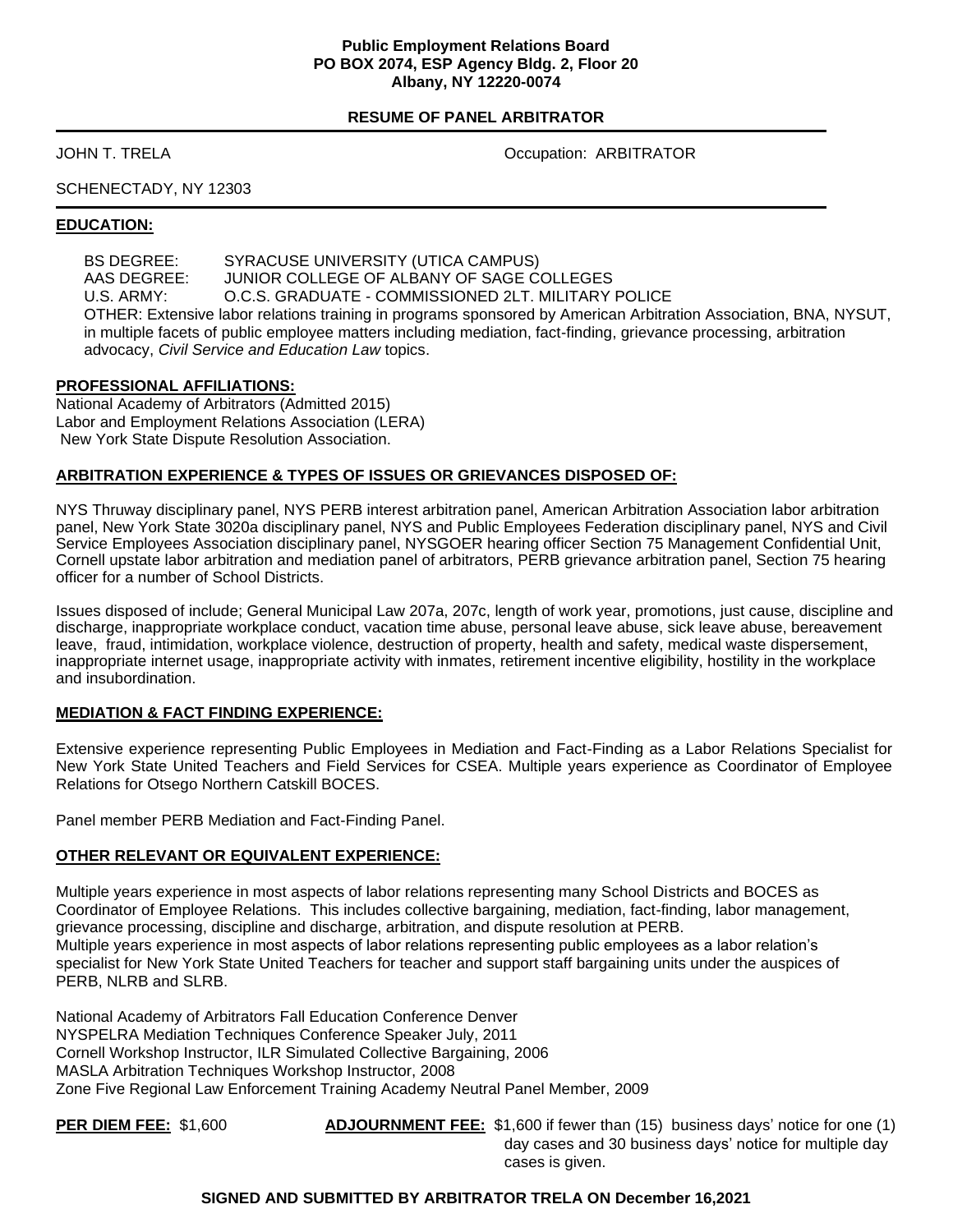#### **Public Employment Relations Board PO BOX 2074, ESP Agency Bldg. 2, Floor 20 Albany, NY 12220-0074**

# **BILLING DISCLOSURE STATEMENT**

### ARBITRATOR'S NAME: **JOHN T. TRELA**

The following is a description of my fees and expenses:

## A) HEARING TIME.

- (1) My per diem is **\$1,600** for each day or any part thereof spent hearing a case.
- (2) If a hearing day exceeds **7** hours, I charge:

 \_\_\_\_\_ a second full per diem \_\_**X**\_ a prorated per diem \_\_\_\_ no additional charge \_\_\_\_\_ other (describe)

(3) Additional comments:

## B) STUDY TIME.

- (1) I charge **\$1,600** for each day spent in preparation of the opinion and award.
- (2) This charge \_**\_X \_** will \_\_ will not be prorated for partial days devoted to such preparation.
- (3) Additional comments:

# C) TRAVEL TIME AND EXPENSES.

(1) When travel time plus hearing time exceeds \_\_ hours in a calendar day:

\_ **X \_** Not applicable (no additional charge)

\_\_\_\_ I charge as follows (describe):

(2) I charge for actual, travel-related expenses incurred in connection with the case \_ **X**\_\_YES \_\_\_\_ NO.

Where appropriate, a mileage charge for auto travel will be billed at:

- **X** Prevailing IRS rate **\_\_\_\_** Other (describe):
- (3) When the scheduled hearing day(s) requires an overnight stay:
	- $X$  There is no charge, other than for lodging and subsistence.

I charge as follows (describe):

(4) Additional Comments: